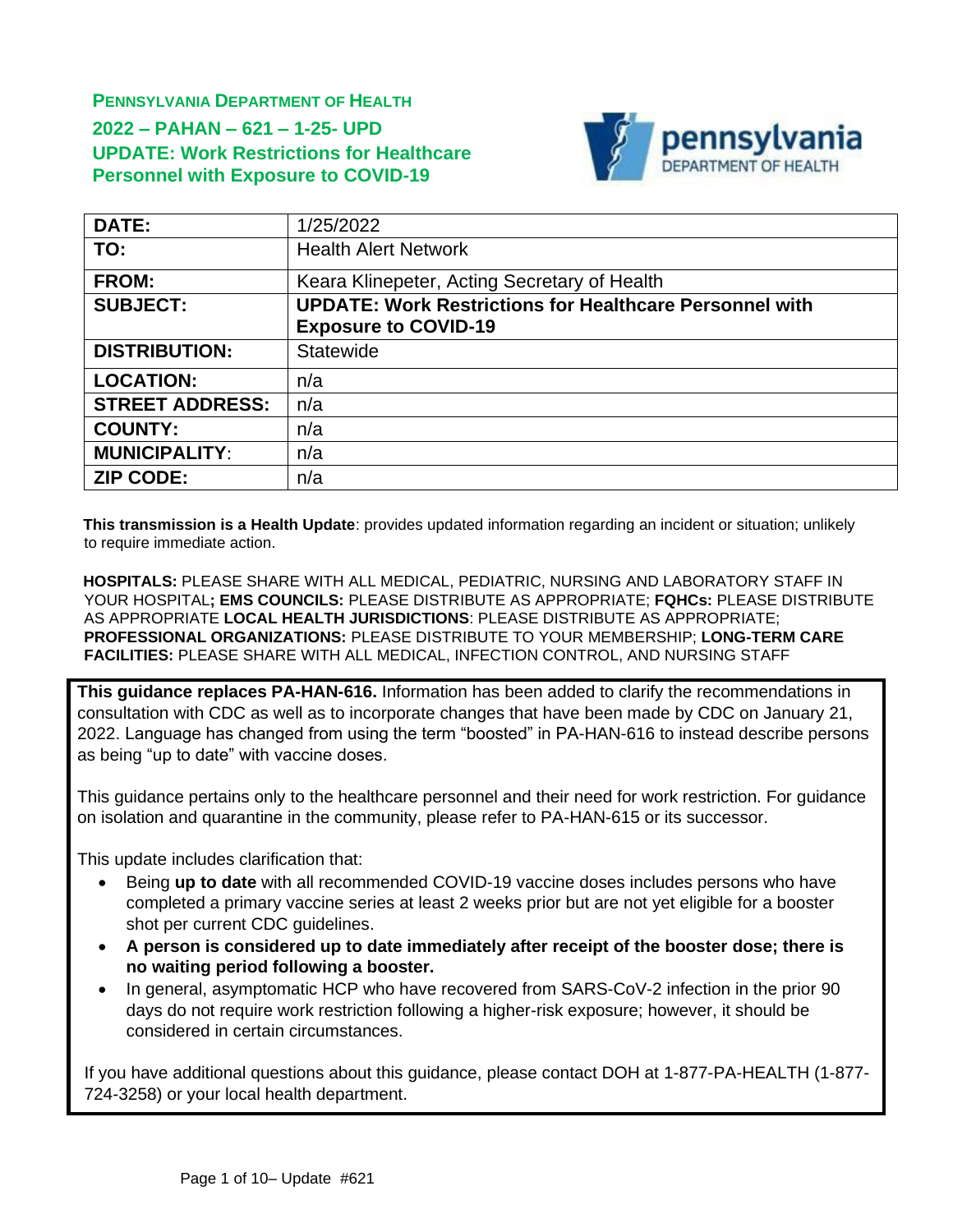This guidance replaces PA-HAN-616 and includes the following sections:

- 1. Background
- 2. Definition of a higher-risk exposure for HCP
	- a. Community-related exposure
	- b. Household exposure
	- c. Exposure in the healthcare setting while at work
- 3. Criteria for reducing work exclusion for HCP with higher-risk exposure to mitigate staffing shortages

### **1. BACKGROUND**

Because of their often extensive and close contact with vulnerable individuals in healthcare settings, a conservative approach to HCP monitoring and applying work restrictions is recommended to prevent transmission from potentially contagious HCP to patients and residents, other HCP, and visitors. Occupational health programs should have a low threshold for evaluating any potential symptoms of COVID-19 and testing HCP.

This guidance describes the process for contact tracing and application of work restrictions that should occur when capacity exists to perform these activities without compromising other critical infection prevention and control functions. If a healthcare facility is not performing contact tracing and work restrictions as outlined in this guidance, they must be operating according to the facility's emergency management plan.

This guidance is based on currently available data about COVID-19. Occupational health programs should use clinical judgement as well as the principles outlined in this guidance to assign risk level and determine the need for work restrictions.

## **2. DEFINITION OF A HIGHER-RISK EXPOSURE FOR HCP**

The term **higher-risk exposure** has been used by CDC and the Department to outline when work restriction should occur for HCP following exposure to COVID-19. **A higherrisk exposure includes any exposure to COVID-19 that meets the criteria outlined below for community-related exposure, for household exposure, or for higher-risk exposure in the healthcare setting while at work.**

### **a. Community-related exposure**

As outlined in the CDC guidance for [community-related exposure](https://www.cdc.gov/coronavirus/2019-ncov/php/contact-tracing/contact-tracing-plan/appendix.html#contact) to COVID-19, persons who have had close contact (within 6 feet for a total of 15 minutes or more) with an infectious person with COVID-19 are considered exposed. Other activities of shorter duration may also be considered close contact, like providing care for a sick person, hugging or kissing them, sharing dishware or utensils, and having been coughed or sneezed upon by an infectious person.

Note that when an HCP is exposed to COVID-19 within a healthcare setting as a *patient or visitor*, the criteria for community-related exposure apply.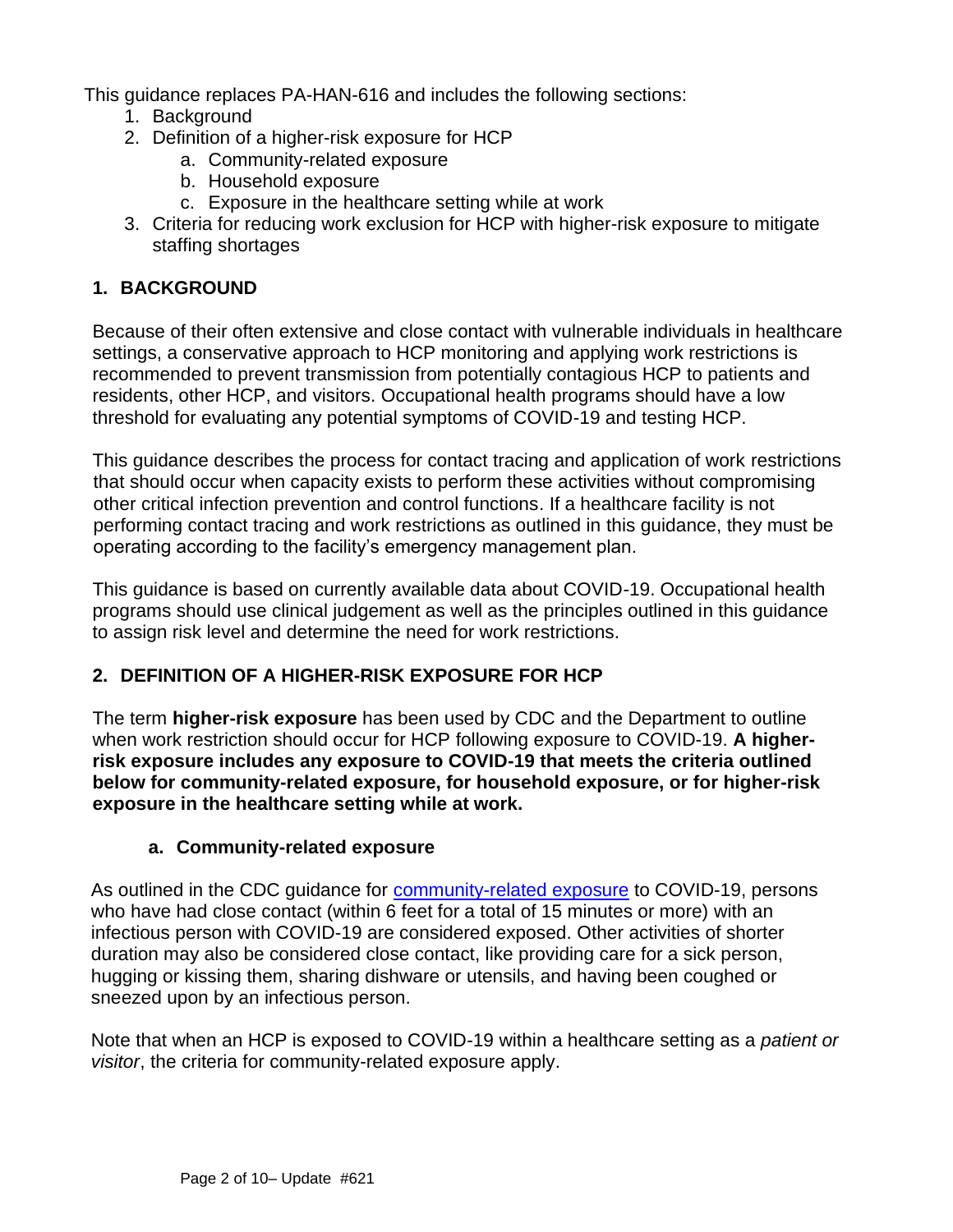# **b. Household exposure**

An infectious person living in the home with an HCP represents an exposure to that HCP except in the unusual situation that the HCP was not in the home at any point during the infectious period (for example, HCP had been away on vacation or staying elsewhere). In most cases, the shared environment represents a level of risk consistent with higher-risk exposure, even if two persons in the home are not in direct contact with each other (e.g., as reported sometimes by roommates who work different shifts).

For HCP who share a household with someone who has COVID-19, the HCP's work restriction period (if applicable based on vaccination status) starts from the last time they were exposed to the person with COVID-19. If the person with COVID-19 cannot fully isolate and exposure is ongoing, the HCP (if applicable based on vaccination status) should extend their work restriction for an additional 10 days (or 7 days with a negative test) AFTER the person with COVID-19 is released from isolation. Isolation for the infected household member may be as short as 5 days; however, it is possible for persons to still be infectious during days 6-10, thus healthcare facilities may consider extending work restriction for HCP with household exposure.

# **c. Exposure in the healthcare setting while at work**

**Higher-risk exposures in the healthcare setting** generally involve exposure of HCP eyes, nose, or mouth to material potentially containing SARS-CoV-2, particularly if these HCP were present in the room for an aerosol-generating procedure. Other exposures classified as lower-risk, including having body contact with the patient (e.g., rolling the patient) without gown or gloves, may impart some risk for transmission, particularly if hand hygiene is not performed and HCP then touch their eyes, nose, or mouth. In general, work restrictions and testing are not required for HCP with a lower-risk exposure, which is defined as any exposure other than a higher-risk exposure described in Table 1. The specific factors associated with these exposures should be evaluated on a case-by-case basis and restriction from work can be applied if the risk for transmission is deemed substantial. *Exposures can also be from a person under investigation (PUI) if test results for the PUI are not expected to return within 48 to 72 hours. A record of HCP exposed to PUIs should be maintained.*

The framework presented in Table 1 is considered the conventional and recommended return to work strategy for healthcare settings. Contingency and crisis strategies are described in Section 3.

|                 | <b>Personal</b>                                     | Up to Date or<br><b>Recent Infection</b>                                                                         | <b>Unvaccinated or</b><br><b>Not Up to Date</b>                                                                               |
|-----------------|-----------------------------------------------------|------------------------------------------------------------------------------------------------------------------|-------------------------------------------------------------------------------------------------------------------------------|
| <b>Exposure</b> | <b>Protective</b><br><b>Equipment (PPE)</b><br>used | <b>Work Restriction for</b><br><b>HCP who have</b><br>received all<br>recommended COVID-<br>19 vaccine doses* or | <b>Work Restriction for</b><br><b>HCP who have NOT</b><br>received all<br>recommended COVID-<br>19 vaccine doses <sup>†</sup> |

## **Table 1. Recommended Work Restrictions for Asymptomatic HCP Based on Vaccination Status and Type of Exposure**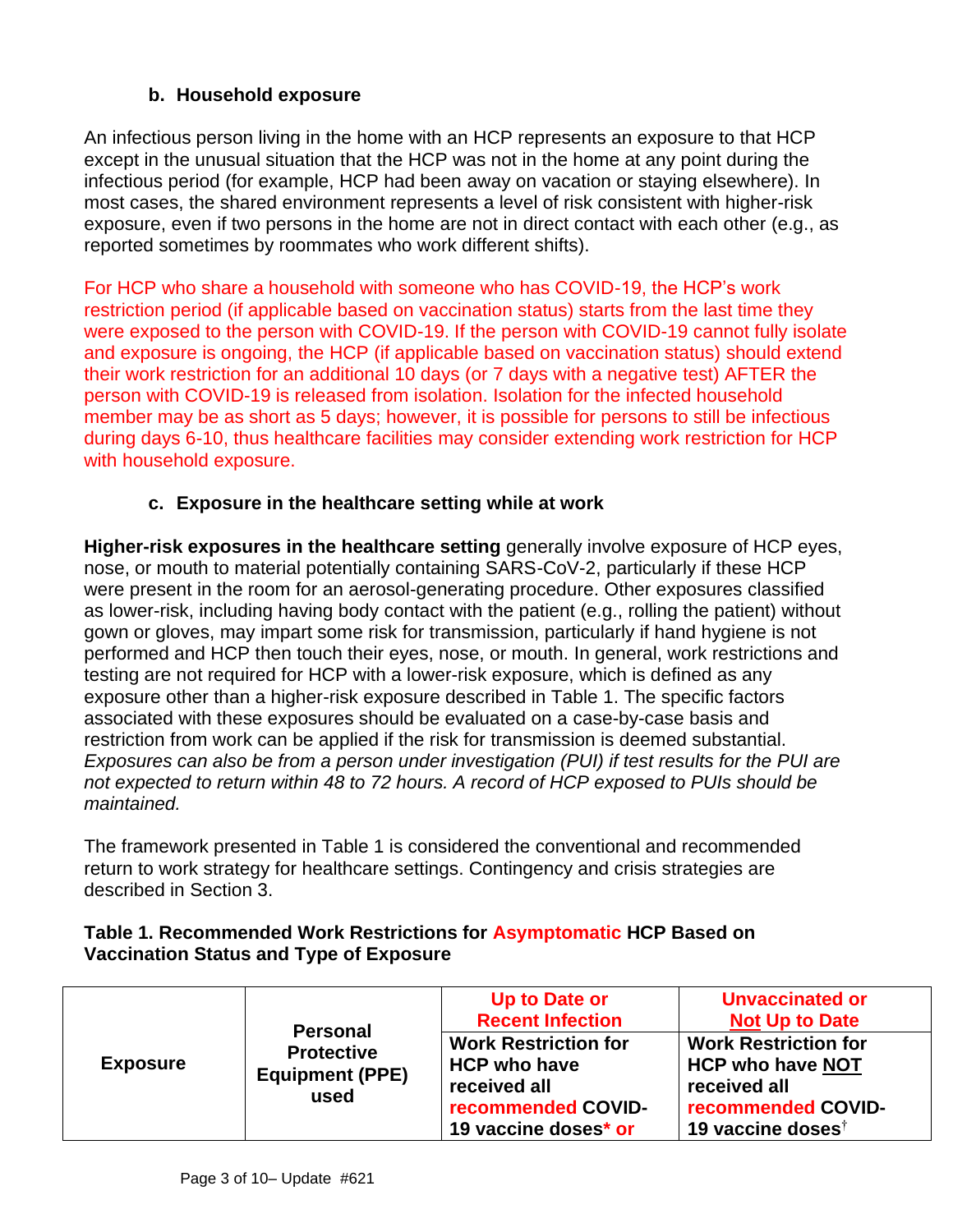|                                                                                                                                                                                            |                                                                                                                                                                                                                                                                                                                                                                                                                                                                                                                                            | have recovered from<br><b>SARS-CoV-2 infection</b><br>in the prior 90 days <sup>^</sup>                                                                                                                                                                                                                                                                                                                                                                                                                                                                                                                                                                                                                                                                                                                                                                                                                                                                                                               |                                                                                                                                                                                                                                                                                                                                                                                                                                                                                                                                                                                                                                                                                                                                                                                                                                                                                                                                                                                                                                                                                                                                                                     |
|--------------------------------------------------------------------------------------------------------------------------------------------------------------------------------------------|--------------------------------------------------------------------------------------------------------------------------------------------------------------------------------------------------------------------------------------------------------------------------------------------------------------------------------------------------------------------------------------------------------------------------------------------------------------------------------------------------------------------------------------------|-------------------------------------------------------------------------------------------------------------------------------------------------------------------------------------------------------------------------------------------------------------------------------------------------------------------------------------------------------------------------------------------------------------------------------------------------------------------------------------------------------------------------------------------------------------------------------------------------------------------------------------------------------------------------------------------------------------------------------------------------------------------------------------------------------------------------------------------------------------------------------------------------------------------------------------------------------------------------------------------------------|---------------------------------------------------------------------------------------------------------------------------------------------------------------------------------------------------------------------------------------------------------------------------------------------------------------------------------------------------------------------------------------------------------------------------------------------------------------------------------------------------------------------------------------------------------------------------------------------------------------------------------------------------------------------------------------------------------------------------------------------------------------------------------------------------------------------------------------------------------------------------------------------------------------------------------------------------------------------------------------------------------------------------------------------------------------------------------------------------------------------------------------------------------------------|
| Higher-risk:<br>HCP who had<br>prolonged <sup>1</sup> close<br>contact <sup>2</sup> with a<br>patient, visitor, or<br><b>HCP with</b><br>confirmed SARS-<br>$CoV-2$ infection <sup>3</sup> | HCP not wearing<br>$\bullet$<br>a respirator (or if<br>wearing a<br>facemask, the<br>person with<br>SARS-CoV-2<br>infection was not<br>wearing a cloth<br>mask or<br>facemask $)^4$<br>HCP not wearing<br>$\bullet$<br>eye protection if<br>the person with<br>SARS-CoV-2<br>infection was not<br>wearing a cloth<br>mask or<br>facemask<br>HCP not wearing<br>$\bullet$<br>all<br>recommended<br>PPE (i.e., gown,<br>gloves, eye<br>protection,<br>respirator) while<br>performing an<br>aerosol-<br>generating<br>procedure <sup>1</sup> | In general, no work<br>$\bullet$<br>restrictions. <sup>5</sup><br>For those who have<br>$\bullet$<br>not recovered from<br><b>SARS-CoV-2 infection</b><br>in the prior 90 days,<br>perform SARS-CoV-2<br>testing immediately<br>(but generally not<br>earlier than 24 hours<br>after the exposure)<br>and, if negative, again<br>5-7 days after the<br>exposure. <sup>6</sup><br>Follow all<br>$\bullet$<br>recommended<br>infection prevention<br>and control practices,<br>including wearing well-<br>fitting source control,<br>monitoring themselves<br>for fever or symptoms<br>consistent with<br>COVID-19, and not<br>reporting to work<br>when ill or if testing<br>positive for SARS-<br>CoV-2 infection.<br>Any HCP who develop<br>$\bullet$<br>fever or symptoms<br>consistent with<br>COVID-19 should<br>immediately self-<br>isolate and contact<br>their established point<br>of contact (e.g.,<br>occupational health<br>program) to arrange<br>for medical evaluation<br>and testing. | <b>Option 1:</b><br>Exclude from work.<br>HCP can return to work<br>after day 7 following the<br>exposure (day 0) if a<br>viral test <sup>6</sup> is negative for<br>SARS-CoV-2 and HCP<br>do not develop<br>symptoms. The<br>specimen should be<br>collected and tested<br>within 48 hours before<br>the time of planned<br>return to work (e.g., in<br>anticipation of testing<br>delays).<br>Option 2:<br>Exclude from work.<br>HCP can return to work<br>after day 10 following<br>the exposure (day 0) if<br>they do not develop<br>symptoms. Although the<br>residual risk of infection<br>is low, healthcare<br>facilities could consider<br>testing <sup>6</sup> for SARS-CoV-<br>2 within 48 hours before<br>the time of planned<br>return.<br>In addition to Options<br>above:<br>Follow all recommended<br>$\bullet$<br>infection prevention and<br>control practices,<br>including wearing well-<br>fitting source control,<br>monitoring themselves<br>for fever or symptoms<br>consistent with COVID-<br>19, and not reporting to<br>work when ill or if<br>testing positive for<br>SARS-CoV-2 infection.<br>Any HCP who develop<br>fever or symptoms |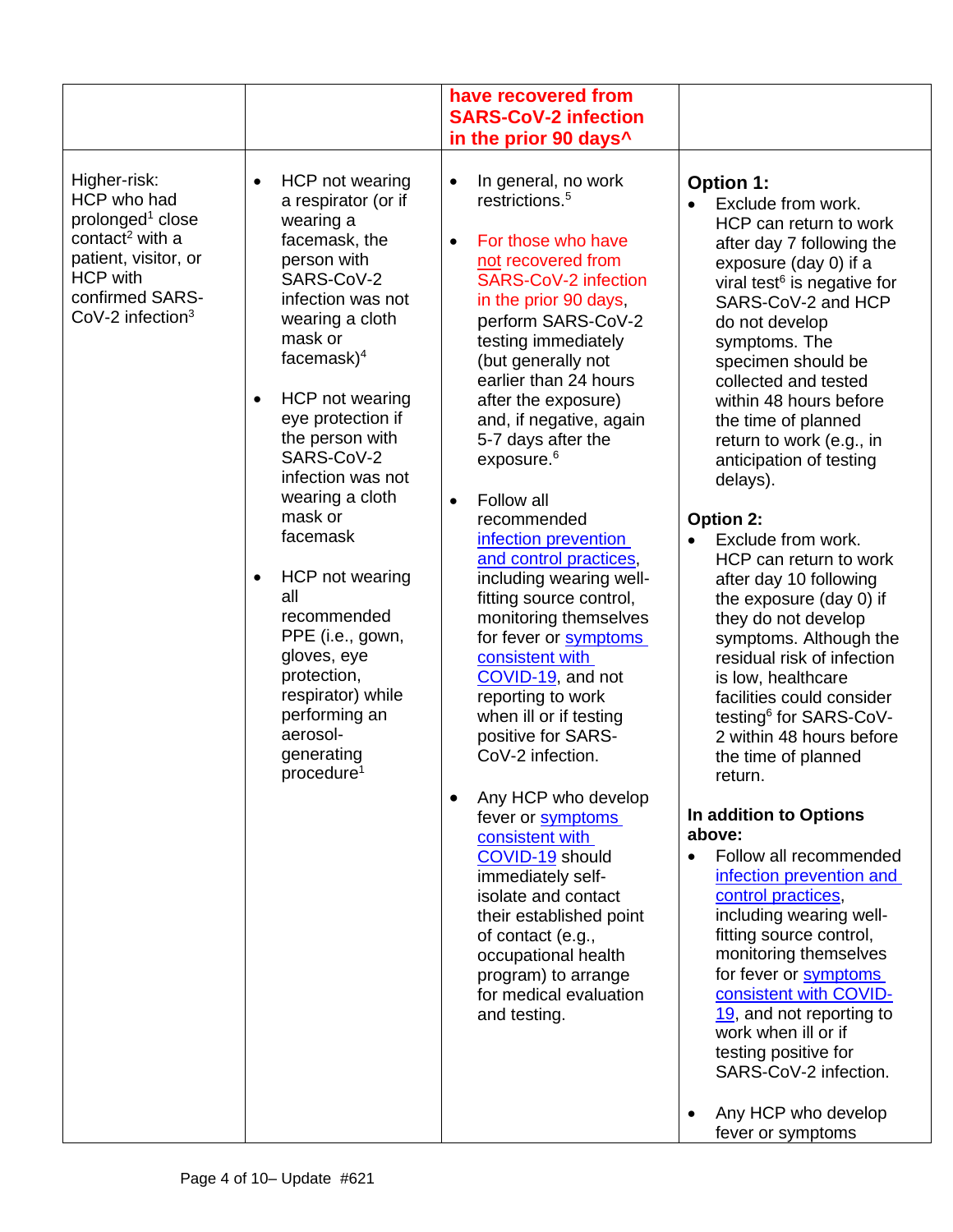|  | consistent with COVID-<br>19 should immediately<br>self-isolate and contact<br>their established point of |
|--|-----------------------------------------------------------------------------------------------------------|
|  | contact (e.g.,<br>occupational health<br>program) to arrange for<br>medical evaluation and                |
|  | testing.                                                                                                  |

\*Being up to date with vaccine doses includes the receipt of a booster once the recommended time frame is reached (i.e., 5 months post-primary series for mRNA vaccine) and [additional primary shots](https://www.cdc.gov/coronavirus/2019-ncov/vaccines/recommendations/immuno.html) for some immunocompromised persons where indicated. Follow the [definitions of up to date provided by](https://www.cdc.gov/coronavirus/2019-ncov/vaccines/stay-up-to-date.html)  [CDC.](https://www.cdc.gov/coronavirus/2019-ncov/vaccines/stay-up-to-date.html) For example, persons who have completed a primary vaccine series at least 2 weeks prior but are not yet eligible for a booster shot per current CDC recommendations are included in this category. ^ In general, testing and work restriction are not necessary for asymptomatic HCP who have recovered from SARS-CoV-2 infection in the prior 90 days; however, if testing is performed on these HCP, an antigen test instead of NAAT is recommended.

<sup>†</sup>Includes HCP who are unvaccinated, are not up to date with COVID-19 vaccines [per CDC](https://www.cdc.gov/coronavirus/2019-ncov/vaccines/stay-up-to-date.html) or are within two weeks of receiving their primary series. For example, persons who completed a primary mRNA vaccine series over 5 months ago but have not completed a booster dose would be included in this category.

HCP with travel or community exposures should consult their occupational health program for guidance on need for work restrictions. In general, HCP who have had prolonged close contact with someone with SARS-CoV-2 in the community (e.g., household contacts) should be managed as described for higher-risk occupational exposures above.

## **Table 1 Footnotes:**

- 1. Data are insufficient to precisely define the duration of time that constitutes a prolonged exposure. Until more is known about transmission risks, it is reasonable to consider an exposure of 15 minutes or more as prolonged. This could refer to a single 15-minute exposure to one infected individual or several briefer exposures to one or more infected individuals adding up to at least 15 minutes during a 24-hour period. However, the presence of extenuating factors (e.g., exposure in a confined space, performance of aerosol-generating procedure) could warrant more aggressive actions even if the cumulative duration is less than 15 minutes. For example, **any duration** should be considered prolonged if the exposure occurred during performance of an [aerosol generating procedure.](https://www.cdc.gov/coronavirus/2019-ncov/hcp/faq.html)
- 2. Data are limited for the definition of close contact. For this guidance close contact is defined as a) being within 6 feet of a person with confirmed COVID-19 or b) having unprotected direct contact with infectious secretions or excretions of a person with confirmed COVID-19. Distances of more than 6 feet might also be of concern, particularly when exposures occur over long periods of time in indoor areas with poor ventilation.
- 3. Determining the time period when the patient, visitor, or HCP with confirmed COVID-19 could have been infectious:
	- a. For individuals with confirmed COVID-19 who developed symptoms, consider the exposure window to be 48 hours before symptom onset through the time period when the individual meets criteria for discontinuation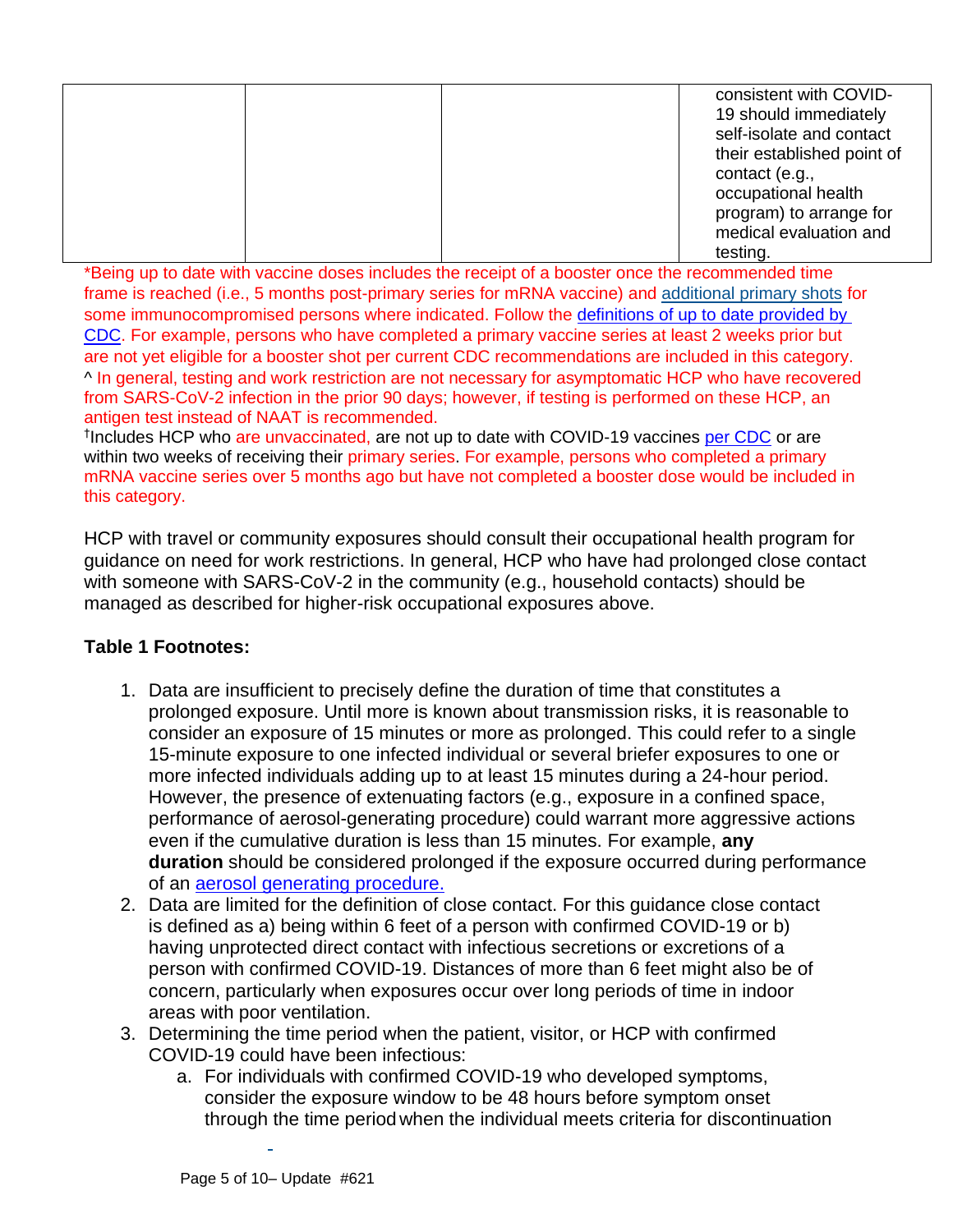of Transmission-Based Precautions in [PA-HAN 597 or its successor.](https://www.health.pa.gov/topics/Documents/HAN/2021-597-9-21-UPD-IPC%20for%20Healthcare.pdf)

- b. For individuals with confirmed COVID-19 who never developed symptoms, determining the infectious period can be challenging. In these situations, collecting information about when the asymptomatic individual with COVID-19 may have been exposed could help inform the period when they were infectious.
	- 1. In general, asymptomatic individuals with COVID-19 should be considered potentially infectious beginning 2 days after their exposure until they meet criteria for discontinuing Transmission-Based Precautions in [PA-HAN 597 or its successor.](https://www.health.pa.gov/topics/Documents/HAN/2021-597-9-21-UPD-IPC%20for%20Healthcare.pdf)
	- 2. If the date of exposure cannot be determined, although the infectious period could be longer, contact tracing should be conducted using a starting point of 2 days prior to the specimen collection date through the time period when the individualmeets criteria for discontinuing Transmission-Based Precautions in [PA-HAN 597 or its successor.](https://www.health.pa.gov/topics/Documents/HAN/2021-597-9-21-UPD-IPC%20for%20Healthcare.pdf)
- 4. While respirators provide a higher level of protection than facemasks and are recommended when caring for patients with COVID-19, facemasks still provide some level of protection to HCP, which was factored into this risk assessment if the patient was also wearing a cloth mask or facemask. Cloth face coverings are not considered PPE because their capability to protect HCP is unknown.
- 5. Circumstances when additional work restriction might be recommended:
	- a. HCP are [moderately to severely immunocompromised.](#page-8-0)
	- b. When directed by public health authorities (e.g., during an outbreak where SARS-CoV-2 infections are identified among HCP who are up to date with all recommended COVID-19 vaccine doses). In the event of ongoing transmission within a facility that is not controlled with initial interventions, strong consideration should be given to the use of work restriction of HCP with higher-risk exposures who:
		- 1. Have received a primary vaccine series at least 2 weeks prior but are not yet eligible for a booster shot per current CDC recommendations. These persons may be at higher risk of infection than those who completed a booster dose.
		- 2. Had SARS-CoV-2 infection in the prior 90 days. These persons may be at higher risk of infection depending on the circulating variants in the community.
		- 3. Are up to date with all COVID-19 vaccine doses including booster dose, as recommended by CDC.

In addition, there might be other circumstances for which the jurisdiction's public health authority recommends these and additional precautions.

6. Either an antigen test or NAAT can be used. Some people may be beyond the period of expected infectiousness but remain NAAT positive for an extended period. Antigen tests typically have a more rapid turnaround time but are often less sensitive than NAAT. In general, testing is not necessary for asymptomatic HCP who have recovered from SARS-CoV-2 infection in the prior 90 days; however, if testing is performed on these HCP, an antigen test instead of NAAT is recommended.

### **3. CRITERIA FOR REDUCING WORK EXCLUSION FOR HCP WITH HIGHER-RISK EXPOSURE TO MITIGATE STAFFING SHORTAGES**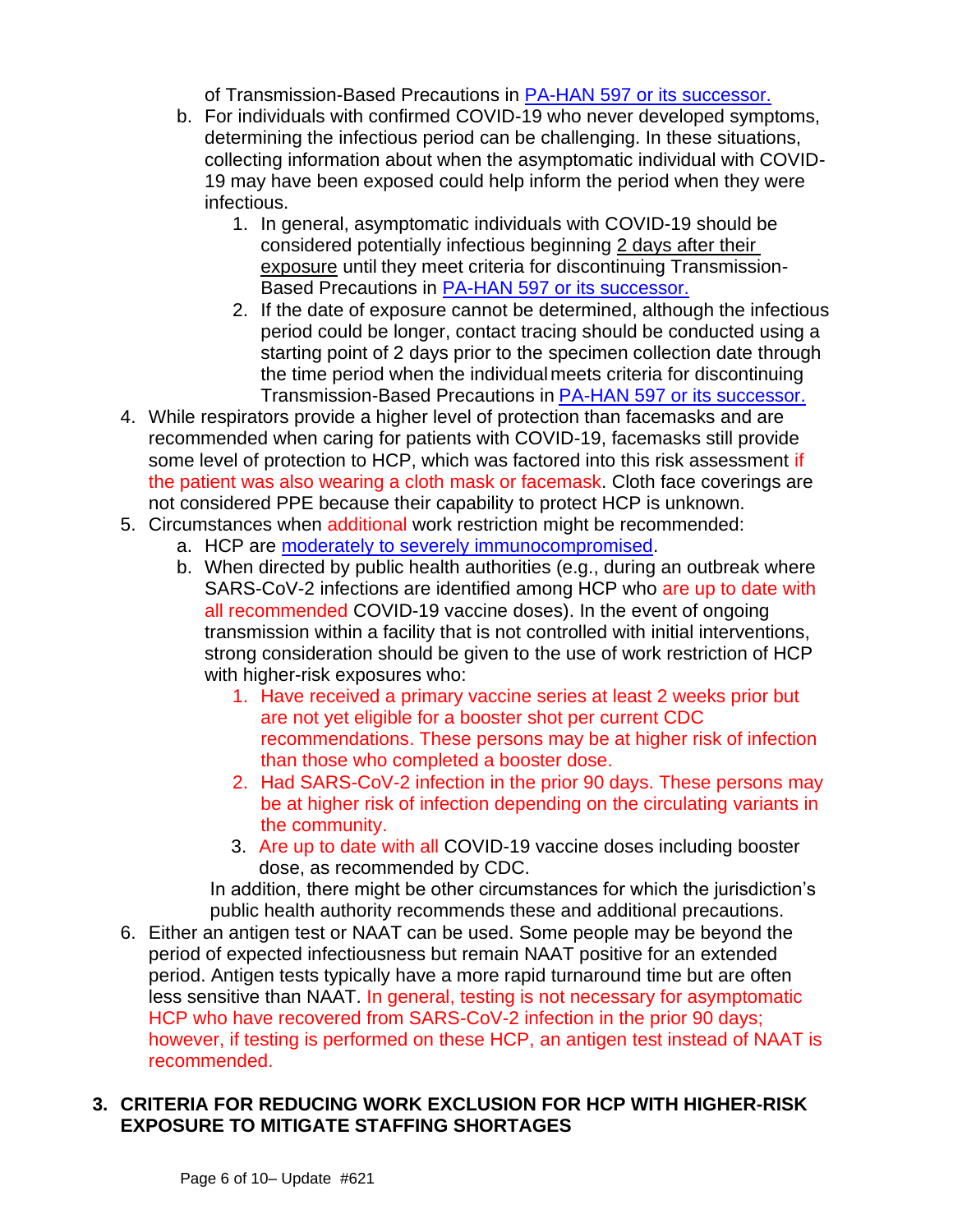Exclude HCP with a higher-risk exposure as outlined in Table 1 unless the facility is implementing strategies for mitigating staffing shortages. These strategies are outlined in detail in the CDC quidance and represent a continuum of options for addressing staffing shortages. A summary of the strategies can be found in [Table 2](#page-8-1). Contingency and crisis capacity strategies augment conventional strategies and are **meant to be considered and implemented sequentially** (i.e., implementing contingency strategies before crisis strategies).

Allowing HCP with SARS-CoV-2 infection or higher-risk exposures to return to work before meeting the conventional criteria could result in healthcare-associated SARS-CoV-2 transmission. Healthcare facilities (in collaboration with risk management) should inform patients and HCP when the facility is utilizing these strategies, specify the changes in practice that should be expected, and describe the actions that will be taken to protect patients and HCP from exposure to SARS-CoV-2 if HCP with suspected or confirmed SARS-CoV-2 infection are requested to work to fulfill staffing needs.

#### **At baseline, healthcare facilities must:**

- Ensure any COVID-19 vaccine requirements for HCP are followed, and where none are applicable, encourage HCP to remain [up to date](https://www.cdc.gov/coronavirus/2019-ncov/vaccines/stay-up-to-date.html?CDC_AA_refVal=https%3A%2F%2Fwww.cdc.gov%2Fcoronavirus%2F2019-ncov%2Fvaccines%2Ffully-vaccinated.html) with all recommended COVID-19 vaccine doses.
- Understand their normal staffing needs and the minimum number of staff needed to provide a safe work environment and safe patient care under normal circumstances.
- Understand the local epidemiology of COVID-19-related indicators (e.g., community transmission levels).
- Communicate with local healthcare coalitions and federal, state, and local public health partners (e.g., public health emergency preparedness and response staff) to identify additional HCP (e.g., hiring additional HCP, recruiting retired HCP, using students or volunteers), when needed.

Prior to allowing exposed HCP to work, all of the following criteria must be met by the healthcare facility:

- Exclusion of the exposed HCP would mean there would no longer be enough staff to provide safe patient care.
- Other contingency capacity strategies have been exhausted (see CDC [strategies\)](https://www.cdc.gov/coronavirus/2019-ncov/hcp/mitigating-staff-shortages.html). These include:
	- o Cancelling all non-essential procedures and visits. Shifting HCP who work in these areas to other patient care areas. Ensure HCP receive appropriate orientation and training in areas that are new to them.
	- o Adjust staff schedules and offer incentives for working off-schedule or additional hours.
	- o Attempt to address social factors that might prevent HCP from reporting to work such as need for transportation or housing that allows for social distancing, particularly if HCP live with individuals with underlying medical conditions or older adults.
		- o Consider that these social factors disproportionately affect persons from some racial and ethnic groups, who are also disproportionally affected by COVID-19 (e.g., African Americans, Hispanics and Latinos, and American Indians and Alaska Natives).
	- $\circ$  Identify means of hiring additional HCP. Refer to [state-specific waivers](https://www.dos.pa.gov/Pages/COVID-19-Waivers.aspx) that may facilitate hiring.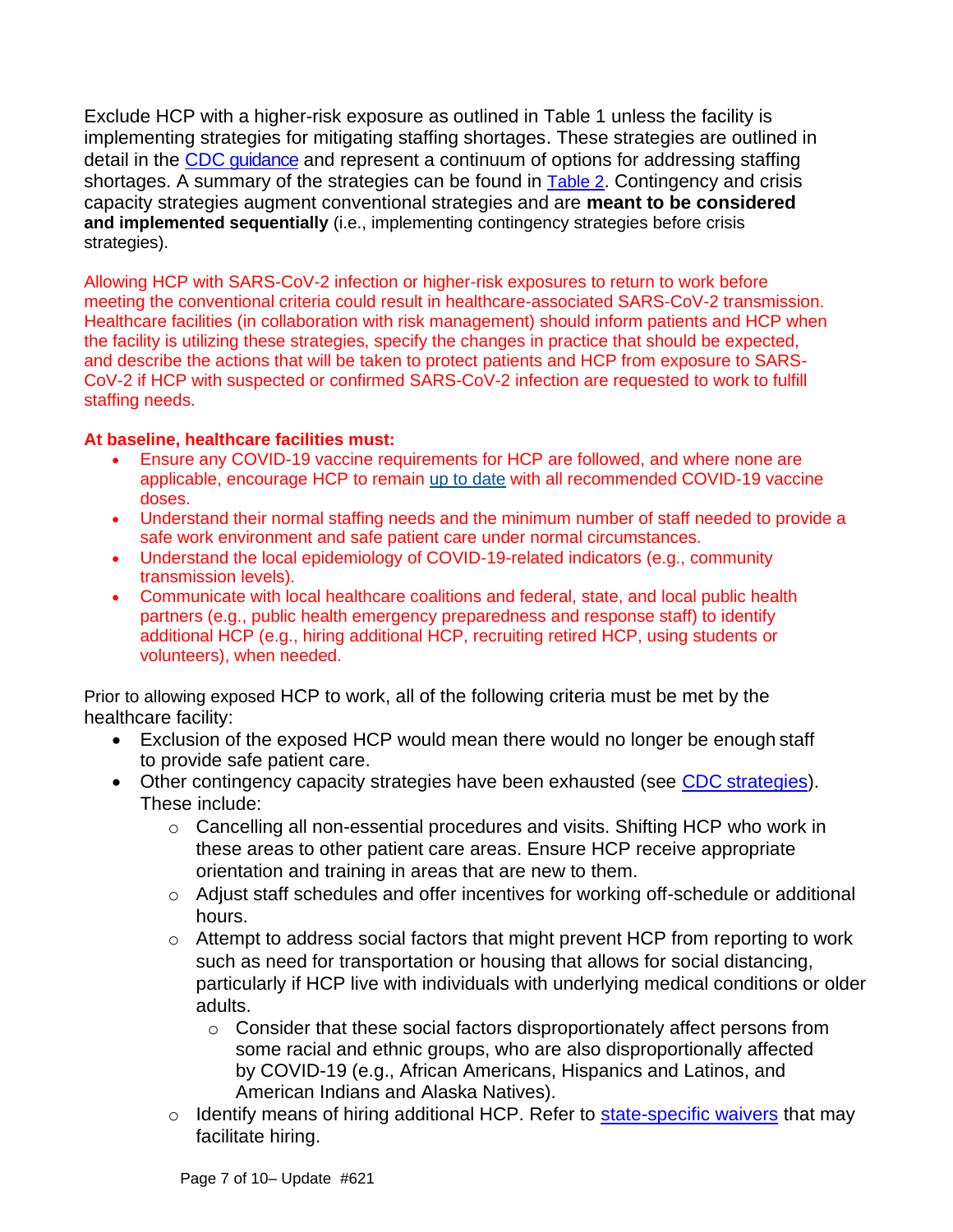- o As appropriate, work with HCP to ensure a balance is maintained between work demands and scheduled leave. Consideration should be given to the mental health benefits of time off and the care-taking responsibilities that may differ substantially among staff.
- **The facility has met criteria for contingency or crisis capacity standards for staffing as defined in their emergency management plan.**

Options to allow exposed HCP to continue to work represent a spectrum of risk to patients, visitors and other HCP in the facility. Based on current understanding of the transmission of COVID-19, a suggested risk continuum is given below for exposed HCP. These decisions should be outlined in the facility-specific emergency management plan.

- These HCP should still report temperature and absence of symptoms each day before starting work.
- For the 10 days following their exposure:
	- $\circ$  They should use a respirator or well-fitting facemask at all times in the facility. If they must remove their respirator or well-fitting facemask, for example, in order to eat or drink, they should separate themselves from others.
	- $\circ$  To the extent possible, they should practice physical distancing from others.
	- o Patients (if tolerated) should wear well-fitting source control while interacting with these HCP.
- If HCP develop even mild symptoms consistent with COVID-19, they should either not report to work, or stop working and notify their supervisor or occupational health services prior to leaving work. These individuals should be prioritized for testing.
- If HCP are tested and found to be infected with SARS-CoV-2, they should ideally be excluded from work until they meet all [Return to Work Criteria](https://www.cdc.gov/coronavirus/2019-ncov/hcp/guidance-risk-assesment-hcp.html) outlined in [PA-HAN 614](https://www.health.pa.gov/topics/Documents/HAN/2021-PAHAN-614-12-28-UPD-Return_Work%20HCP_b.pdf) [or its successor](https://www.health.pa.gov/topics/Documents/HAN/2021-PAHAN-614-12-28-UPD-Return_Work%20HCP_b.pdf). HCP with suspected SARS-CoV-2 infection should be prioritized for testing, as testing results will impact when they may return to work and for which patients they might be permitted to provide care.

### **Strategies for mitigating staffing shortages:**

• **Contingency capacity:** Allow asymptomatic HCP who 1) had a higher-risk exposure to SARS-CoV-2 and 2) are not known to be infected with SARS-CoV-2 and 3) are not up to date with all recommended COVID-19 vaccine doses, to continue to work onsite throughout their 14-day post-exposure period:

If permitted to work, these HCP should be tested\* 1 day after the exposure (day 0) and, if negative, again on days 2 and 3, and once more on day 5-7 after the exposure. If testing supplies are limited, testing should be prioritized for 1-2 days after the exposure and, if negative, 5-7 days after exposure.

\*Either an antigen test or nucleic acid amplification test (NAAT) can be used. Antigen tests typically have a more rapid turnaround time but are often less sensitive than NAAT. Antigen testing is preferred for symptomatic HCP and for asymptomatic HCP who have recovered from SARS-CoV-2 infection in the prior 90 days.

• **Crisis Capacity**: Allow asymptomatic HCP who 1) had a higher-risk exposure to SARS-CoV-2 and 2) are not known to be infected with SARS-CoV-2 and 3) are not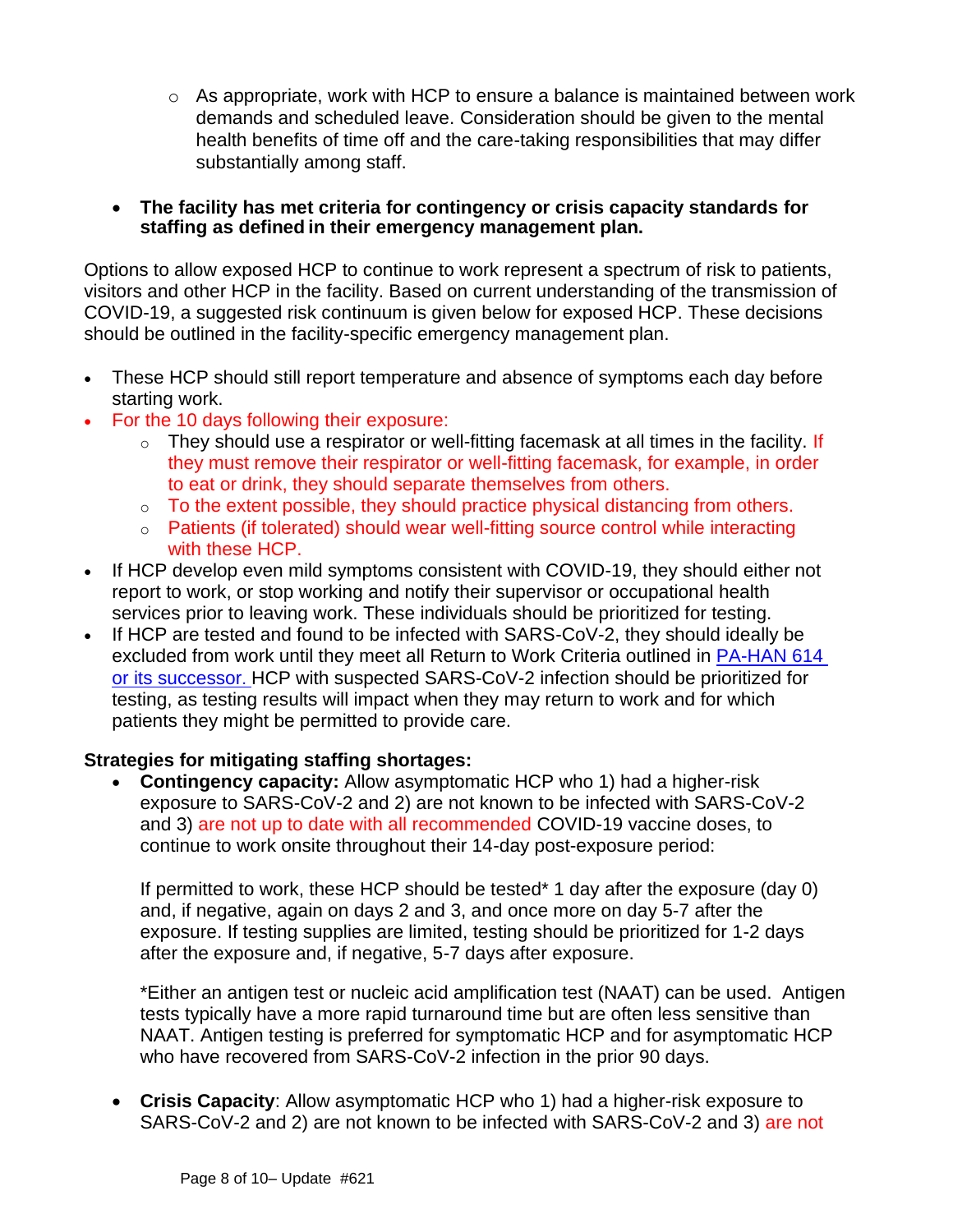up to date with all recommended COVID-19 vaccine doses, to continue to work onsite throughout their 14-day post-exposure period without testing.

### <span id="page-8-1"></span>**Table 2. Summary of Strategies for Mitigating Staffing Shortages by Vaccination Status for Asymptomatic HCP with Exposures**

| <b>Vaccination Status</b>                    | <b>Conventional</b>                                                  | Contingency                                                                   | <b>Crisis</b>                              |
|----------------------------------------------|----------------------------------------------------------------------|-------------------------------------------------------------------------------|--------------------------------------------|
| Up to Date or<br>Recent Infection*^          | No work restrictions,<br>with negative test on<br>days $1^*$ and 5-7 | No work restrictions                                                          | No work restrictions                       |
| <b>Unvaccinated or</b><br>Not Up to Date $†$ | 10 days OR 7 days<br>with negative test                              | No work restrictions<br>with negative tests on<br>days $1^{\#}$ , 2, 3, & 5-7 | No work restrictions<br>(test if possible) |

#For calculating day of test: consider day of exposure as day 0

\*Being up to date with vaccine doses includes the receipt of a booster once the recommended time frame is reached (i.e., 5 months post-primary series for mRNA vaccine) and [additional primary shots](https://www.cdc.gov/coronavirus/2019-ncov/vaccines/recommendations/immuno.html) for some immunocompromised persons where indicated. Follow the [definitions of up to date provided by](https://www.cdc.gov/coronavirus/2019-ncov/vaccines/stay-up-to-date.html)  [CDC.](https://www.cdc.gov/coronavirus/2019-ncov/vaccines/stay-up-to-date.html) For example, persons who have completed a primary vaccine series at least 2 weeks prior but are not yet eligible for a booster shot per current CDC recommendations are included in this category. ^In general, testing and work restriction are not necessary for asymptomatic HCP who have recovered from SARS-CoV-2 infection in the prior 90 days; however, if testing is performed on these HCP, an antigen test instead of NAAT is recommended.

<sup>†</sup>Includes HCP who are unvaccinated, are not up to date with COVID-19 vaccines [per CDC](https://www.cdc.gov/coronavirus/2019-ncov/vaccines/stay-up-to-date.html) or are within two weeks of receiving their primary series. For example, persons who completed a primary mRNA vaccine series over 5 months ago but have not completed a booster dose would be included in this category.

Any HCP who develop fever or [symptoms consistent with COVID-19](https://www.cdc.gov/coronavirus/2019-ncov/symptoms-testing/symptoms.html) should immediately leave work and contact their established point of contact (e.g. occupational health program) to arrange for medical evaluation and testing. Healthcare facilities should follow guidance in [PA-](https://www.health.pa.gov/topics/Documents/HAN/2020-PAHAN-541-%20HCP%20Post%20Vaccine%20IPC.pdf)[HAN-541](https://www.health.pa.gov/topics/Documents/HAN/2020-PAHAN-541-%20HCP%20Post%20Vaccine%20IPC.pdf) or its successor if signs and symptoms occur in the 3 days following vaccine.

## **Definitions:**

**Healthcare Personnel (HCP):** HCP include, but are not limited to, emergency medical service personnel, nurses, nursing assistants, physicians, technicians, therapists, phlebotomists, pharmacists, students and trainees, contractual staff not employed by the healthcare facility, and persons not directly involved in patient care, but who could be exposed to infectious agents that can be transmitted in the healthcare setting (e.g., clerical, dietary, environmental services, laundry, security, engineering and facilities management, administrative, billing, volunteer personnel). For this guidance, HCP does not include clinical laboratory personnel.

<span id="page-8-0"></span>**Immunocompromised:** For the purposes of this guidance, moderate to severely immunocompromising conditions include, but might not be limited to, those defined in the CDC [Interim Clinical Considerations for Use of COVID-19 Vaccines](https://www.cdc.gov/vaccines/covid-19/clinical-considerations/covid-19-vaccines-us.html?CDC_AA_refVal=https%3A%2F%2Fwww.cdc.gov%2Fvaccines%2Fcovid-19%2Finfo-by-product%2Fclinical-considerations.html#considerations-additional-vaccine-dose).